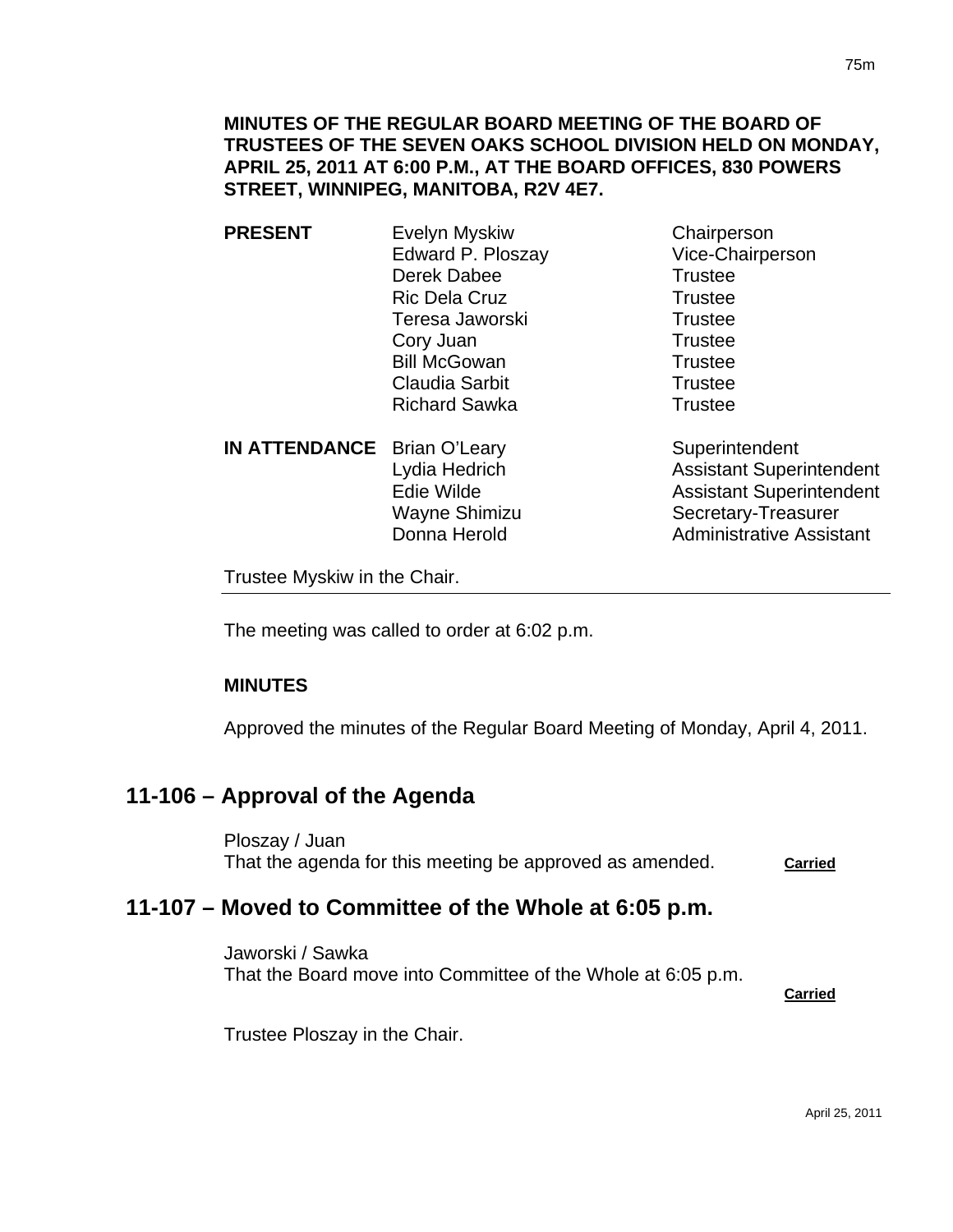Trustees Dela Cruz, Jaworski and Sawka reported on developments arising from collective bargaining.

# **11-108 – The Canadian Union of Public Employees, Local 949**

Dela Cruz / McGowan

Approved that the Board ratify the 2011-2014 Agreement in Committee with the Canadian Union of Public Employees, Local 949. **Carried**

Trustee Juan reported on the recent MSBA Regional meeting.

## **SUPERINTENDENTS' PERSONNEL REPORT**

# **11-109 – Superintendents' Personnel Report**

Dela Cruz / Juan That the Superintendents' Personnel Report – Administrative Appointments be ratified. **Carried**

Sarbit / Jaworski That the Superintendents' Personnel Report be ratified. **Carried** Contract of the Contract of the Contract of the Contract of the Carried Carried Carried Contract of the Contract of the Contract of the Contract of the Contract of the Contract of the Contract of the Contract of

## ADMINISTRATIVE APPOINTMENTS

Appointed the following to Administrative Positions effective September 6, 2011:

Gwen Birse, Principal, Maples Collegiate Barb Cerilli, Principal, Victory School Jan Hill, Vice-Principal, West Kildonan Collegiate David Ingram, Vice-Principal, West St. Paul School Jacky Molyneux, Vice-Principal, Victory School Blair Peppler, Principal, Maples Collegiate Scott Shier, Principal, École Leila North Community School Ricki Valcourt, Principal, R.F. Morrison School

Appointed Lorelei Bunkowsky, Principal, A.E. Wright School, effective January 9, 2012.

### TEACHER APPOINTMENTS

Appointed the following to Teacher-General (Permanent) contracts effective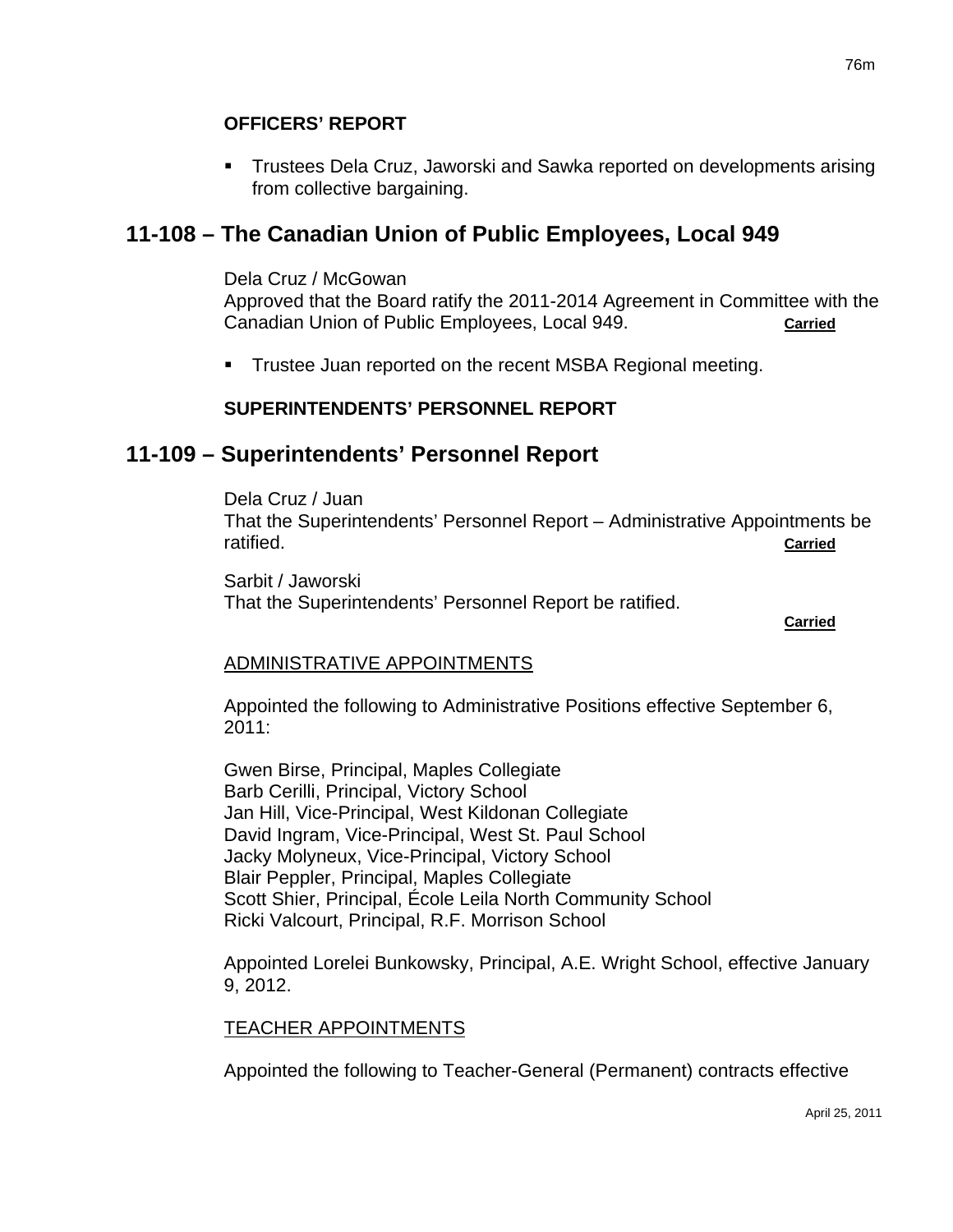### **SUPERINTENDENTS' PERSONNEL REPORT**

September 6, 2011:

Alan Ahow (1.00) Anita Annell (1.00) Melanie Barnes (1.00) Melanie Bartelings (1.00) Candice Behrendt (1.00) May Bolisay (1.00) Lindsey Brown (1.00) Crystal Cousins (1.00) Natasha Deen (1.00) Darcy Dewitt (1.00) Lori Dubnicoff (.50) Barbara Gajda (1.00) Annette Greene (1.00) Alex Hall (1.00) Jason Hayward (1.00) Laurel Howard (.50) Bryant Huynh (1.00) Madeleine Kettner (1.00) Scott Kirkpatrick (1.00) Natalie Koes (1.00) Kristen Koshelanyk (1.00) Corrie Krahn (1.00) Andreas Laubstedt (1.00) Gabrielle Legare (1.00) Scott Main (1.00) Jill McDonald (1.00) Niall McFadyen (1.00) Jean McLeod (1.00) Kristy Merkl (1.00) Andrea Misner (1.00) Harpreet Panag (1.00) Dariusz Piatek (1.00) Nicole Russell (1.00) Steven Serzu (1.00) Sumit Sharda (1.00) Tannis Silver (1.00) Ryan Smithson (1.00) Heather Stephens (1.00) Lisa Sylvestre (1.00) Ava Thompson (1.00) Ashlee Venables (1.00) Martina Vergata (1.00) Curtis Walker (1.00)

Appointed the following to Limited Teacher-General (Term) contracts:

Cheryl Bain, full-time (1.00), effective April 4, 2011 to June 30, 2011 Samantha Basson, full-time (1.00), effective April 19, 2011 (indefinite) Samantha Evans, full-time (1.00), effective September 6, 2011 to June 29, 2012 Sharon Hollins, full-time (1.00), effective September 6, 2011 to June 29, 2012 Carrie Lundy, full-time (1.00), effective September 6, 2011 to June 29, 2012 Robert Page, full-time (1.00), effective September 6, 2011 to June 29, 2012 Nicole Reay, full-time (1.00), effective May 2, 2011 (indefinite) Melanie Toupin, full-time (1.00), effective September 6, 2011 to June 29, 2012

### PARAPROFESSIONAL APPOINTMENTS

Appointed the following to full-time (1.00) paraprofessional positions:

Tara Kennedy, effective March 22, 2011 Dayna Pingatore, effective September 6, 2011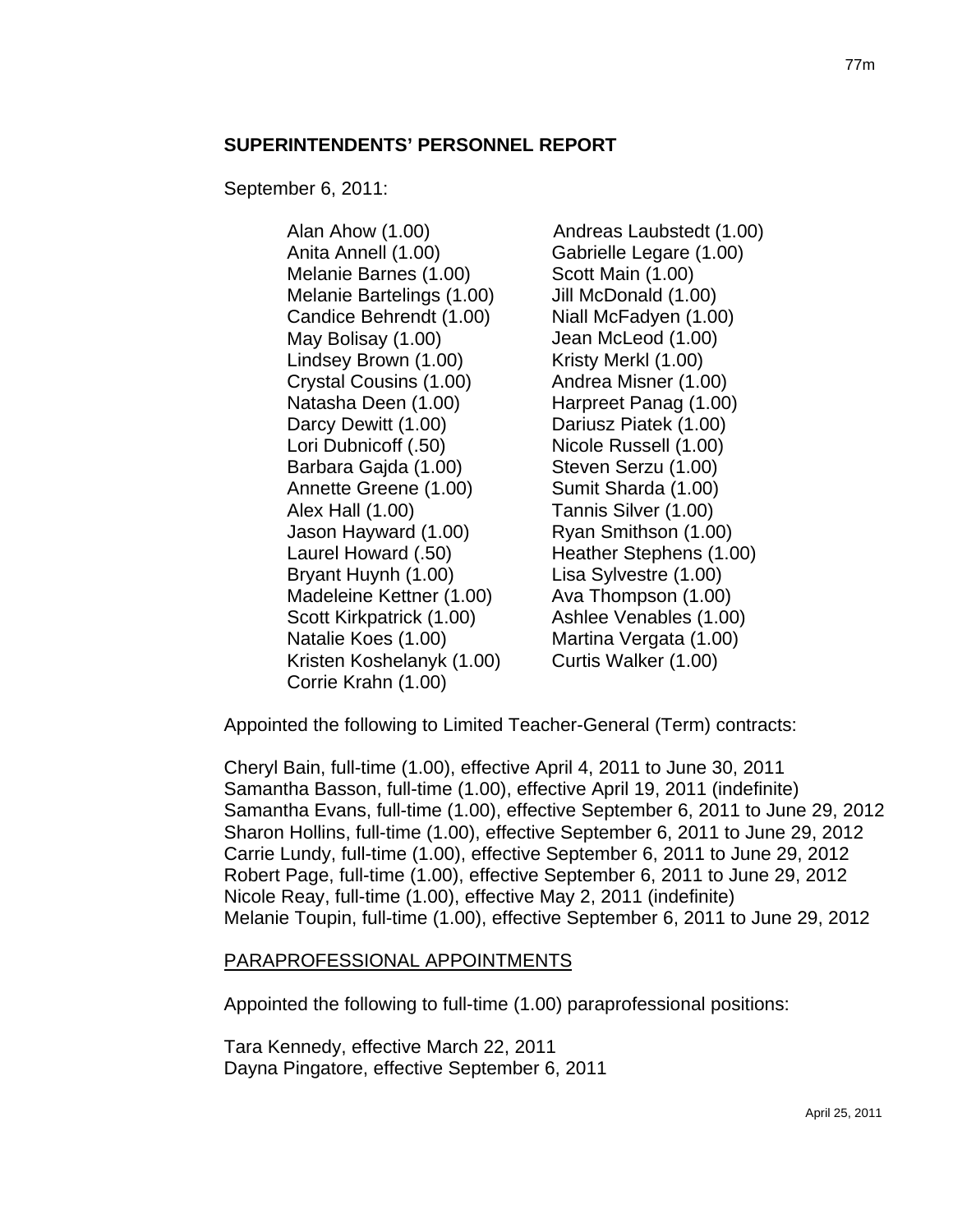## **SUPERINTENDENTS' PERSONNEL REPORT**

### STUDENT PARENT SUPPORT WORKER APPOINTMENTS

Appointed the following to full-time (1.00) Student Support Worker positions effective April 4, 2011:

Landon Gibson **Fabian Suarez-Amaya** 

## TEACHER LEAVES OF ABSENCE

Granted the following teachers to leaves of absence, without pay, effective the 2011-2012 school year:

Louise Bigourdin (.50) Caelin Philippot (.50) Ronald Budowski (1.00) Kelly Ring-Whiklo (1.00) Alana Howden (.40) Jannah Rittberg (1.00) Yolanda Papini-Pollock (.25) Claire Yildirim (.50)

Andriy Michalchyshyn (1.00) Shannon Stymiest-Tatchell (1.00)

## TEACHER RESIGNATIONS

Received notice of intent to resign effective June 30, 2011:

Gordon Fritzsche Melanie Gertley

### SECRETARY RETIREMENTS

Received notice of intent to retire from Inge Emmonds, effective December 31, 2011.

Received notice of intent to retire from Marilyn Kowalchuk, effective July 29, 2011.

### SUPERINTENDENTS' PERSONNEL REPORT MOTION

Rescinded the following Superintendents' Personnel Report motion:

#11-077 – Andriy Michalchyshyn notice of intent to resign effective June 30, 2011.

## **SUPERINTENDENTS' REPORT**

**Personnel Matters.**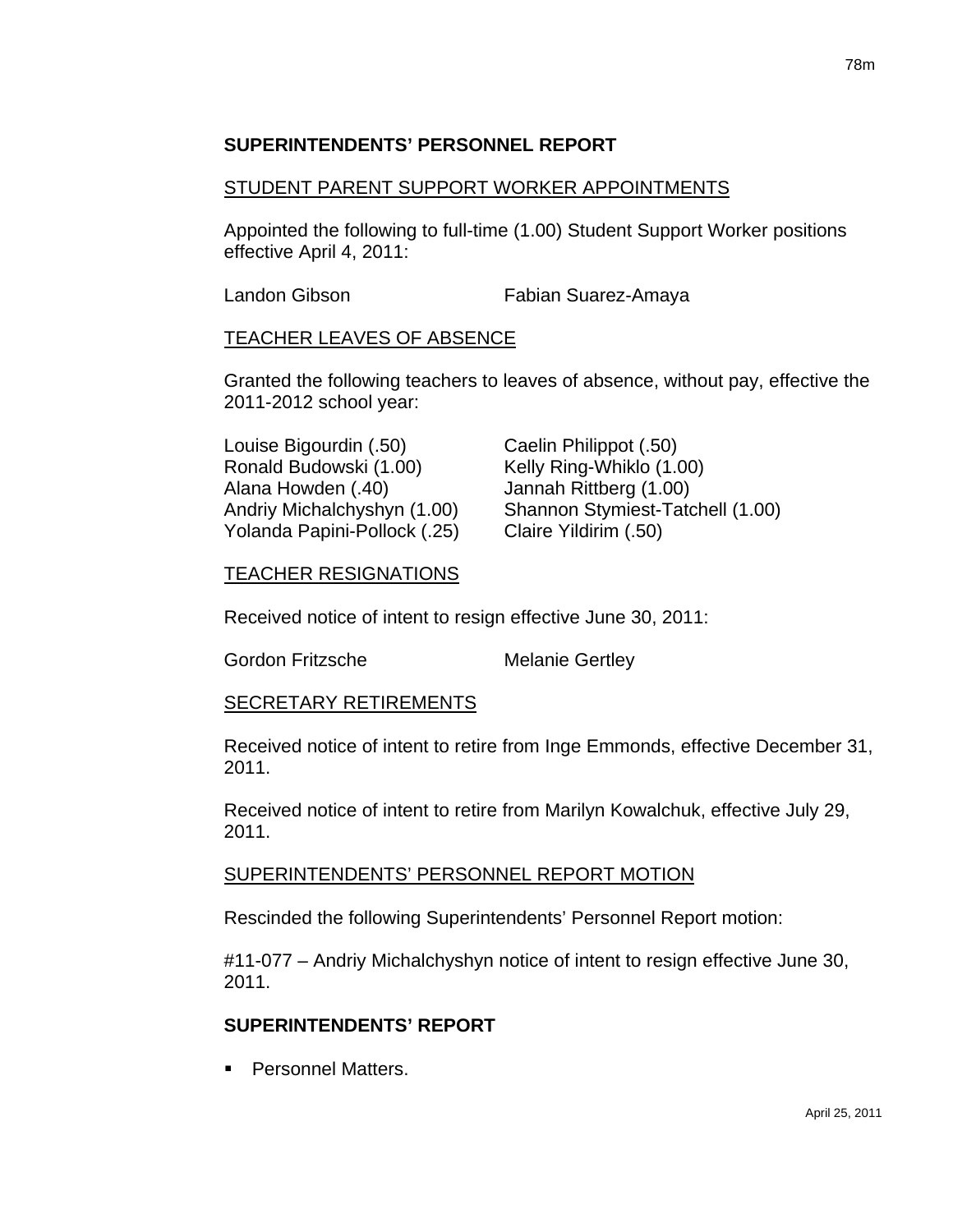## **SUPERINTENDENTS' REPORT**

- R.F. Morrison School.
- **Adult Education Relocation Update.**
- **Legal Proceedings Update.**
- Custodian Fifth Class Certificates.
- Reggio Emilio Conference Report.
- **English as an Additional Language (EAL) Supports.**

### **CORRESPONDENCE RECEIVED**

MSBA Bill 13 Submission.

### **SPECIAL ORDERS**

#### **7:30 p.m. A.E. Wright Community School**

Presentation on the partnership with Kamwokya Primary School, Kampala, A.E. Wright School and the Mondetta Foundation. Presenters: Kish Mohda, Mondetta Foundation; Fatumah Mbabaali and Jill Bjornson, teachers; Lorelei Bunkowsky, Vice-Principal; Cindy Burkett, Principal.

## **11-110 – Informal Board Meeting Date Change**

#### Ploszay / McGowan

Approved that the Informal Board meeting on Monday, June 6, 2011 be changed to Monday, May 30, 2011. **Carried**

## **11-111 – By-Law 2-2011**

#### Juan / Ploszay

Approved that By-Law No. 2-2011 for the purpose of the École Riverbend modular classroom (\$126,000.00), Garden City Collegiate steam unit ventilator replacement (\$95,100.00), Garden City Collegiate replace steam heating systems (\$22,400.00), Edmund Partridge Grooming Room (\$3,200.00), École Leila North renovation to develop washroom (\$77,900.00) and École Leila North support for lockers for 5 portable classrooms (\$12,600.00) be given second reading. **Carried**

#### Sarbit / Dabee

Approved that By-Law No. 2-2011 for the purpose of the École Riverbend modular classroom (\$126,000.00), Garden City Collegiate steam unit ventilator replacement (\$95,100.00), Garden City Collegiate replace steam heating systems (\$22,400.00), Edmund Partridge Grooming Room (\$3,200.00), École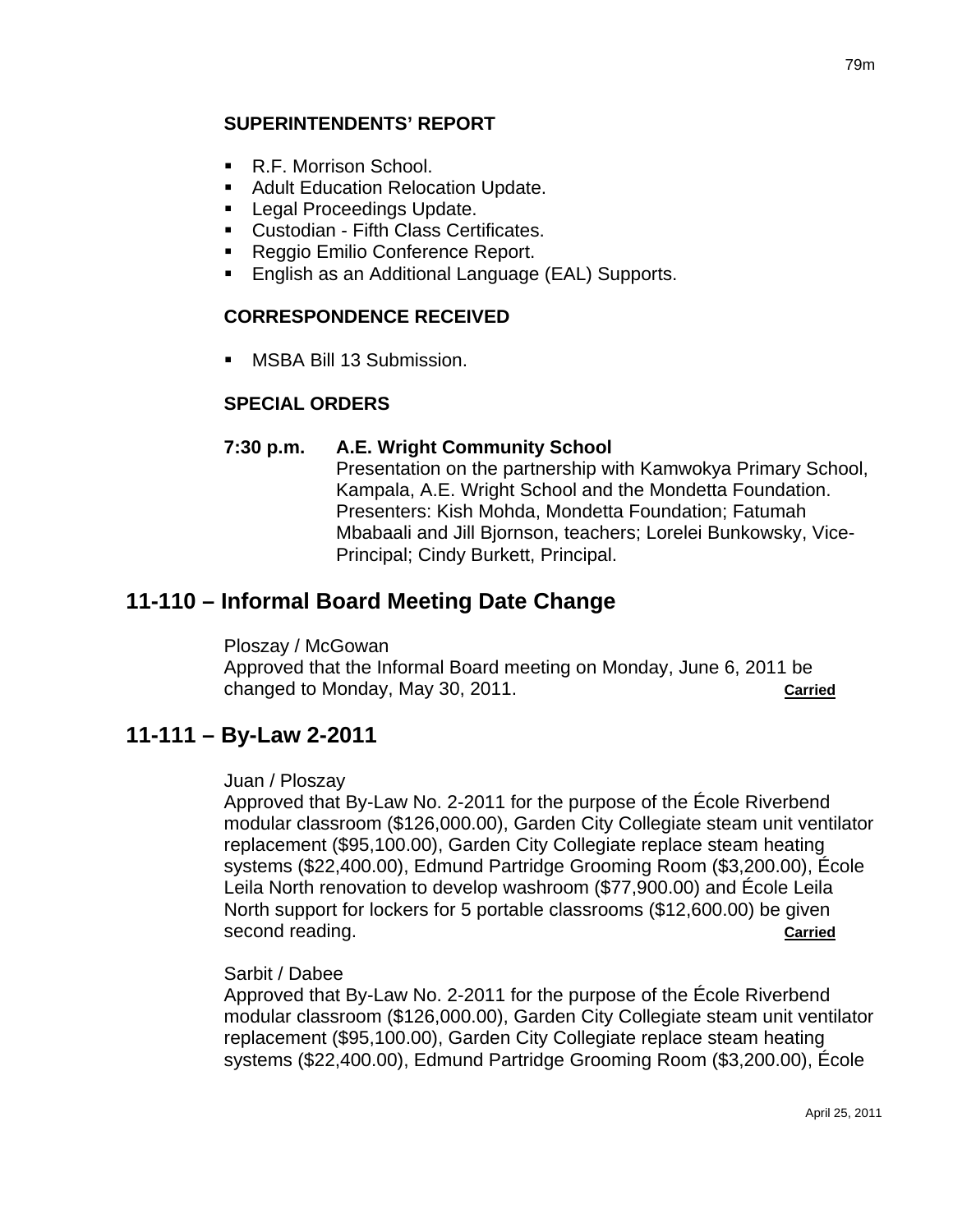Leila North renovation to develop washroom (\$77,900.00) and École Leila North support for lockers for 5 portable classrooms (\$12,600.00) be given third and final reading, be signed and sealed. **Carried**

# **11-112 – School Bus Tender**

McGowan / Ploszay Approved that Maxim Truck and Trailer be awarded the school bus tender on the basis of low bid. **Carried**

# **11-113 – Collective Bargaining - SOTA**

### Sawka / Ploszay

That the Board direct the Secretary-Treasurer to respond to SOTA's request to renew or amend any collective agreement between the Seven Oaks School Division and the Seven Oaks Teachers' Association which has an effective date that ends June 30, 2010 and/or June 30, 2011, in the event that the Association and the Division come to a one-year agreement effective for the 2010-2011 school year. **Carried**

## **SUPERINTENDENTS' REPORT**

- **Tallman Foundation High School Scholarships.**
- New School Amber Trails.
- H.C. Avery Gymnasium Replacement.

# **11-114 – 2011-2012 Public Schools Capital Support Program – H.C. Avery Gymnasium Replacement**

### Sarbit / Sawka

That the Board submit a request to the Public Schools Finance Board to replace the H. C. Avery School Gymnasium under the 2011-12 Public Schools Capital Support Program – New Active Schools Fund. **Carried**

## **CONSENT AGENDA**

# **11-115 – Consent Agenda**

Dela Cruz / Jaworski That the Consent Agenda be approved. **Carried**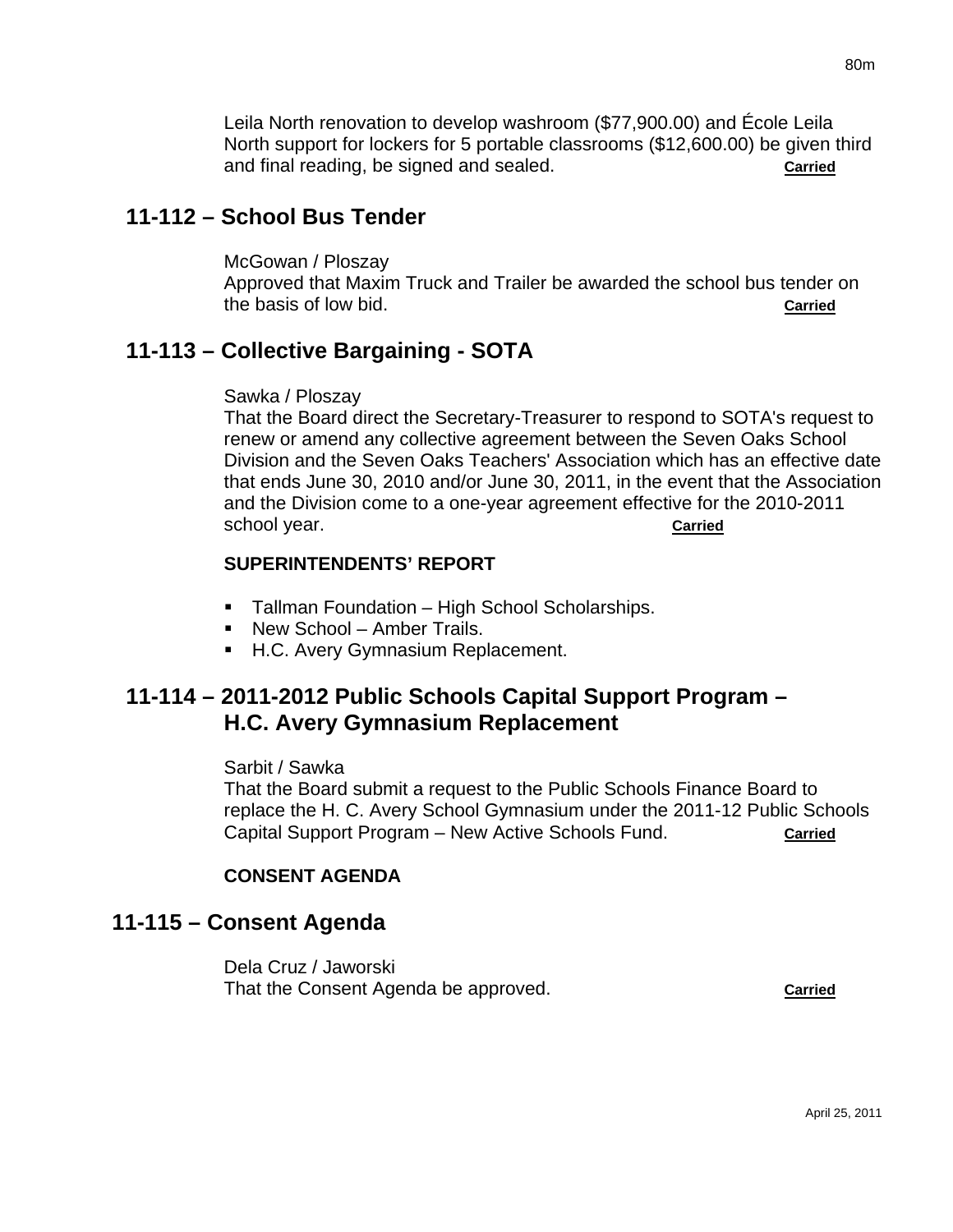## SOTA Wine and Cheese

Approved that the Board grant permission for SOTA to hold a Wine and Cheese reception honouring Retired and Long Service teachers on May 31, 2011 from 4:00 p.m. to 7:00 p.m. at Garden City Collegiate - Commons (cash bar).

## Ivan Paulic, Coordinator, Croatian Pavilion Zagreb

Approved that the Board direct the administration to prepare a rental agreement for the Croatian Pavilion for the use of West Kildonan Collegiate for Folklorama 2011.

## MCM Architects Inc. Invoice No. 4790

That Invoice No. 4790 for the Multiple Portable Relocation project in the amount of \$34,138.13 be paid to MCM Architects Inc.

## MCM Architects Inc. Invoice No. 4971

That Invoice No. 4971 for the Multiple Portable Relocation project in the amount of \$2,175.35 be paid to MCM Architects Inc.

## Number Ten Architectural Group Invoice No. 8973

That Invoice No. 8973 for the Garden City Collegiate West Grooming Room & Elevator project in the amount of \$2,403.98 be paid to Number Ten Architectural Group.

### Number Ten Architectural Group Invoice No. 8988

That Invoice No. 8988 for the West St. Paul Grooming Room project in the amount of \$17,126.56 be paid to Number Ten Architectural Group.

## Number Ten Architectural Group Invoice No. 8989

That Invoice No. 8989 for the West St. Paul Elevator project in the amount of \$11,126.65 be paid to Number Ten Architectural Group.

### Number Ten Architectural Group Invoice No. 9070

That Invoice No. 9070 for the Garden City Collegiate West Grooming Room and Elevator project in the amount of \$1,386.75 be paid to Number Ten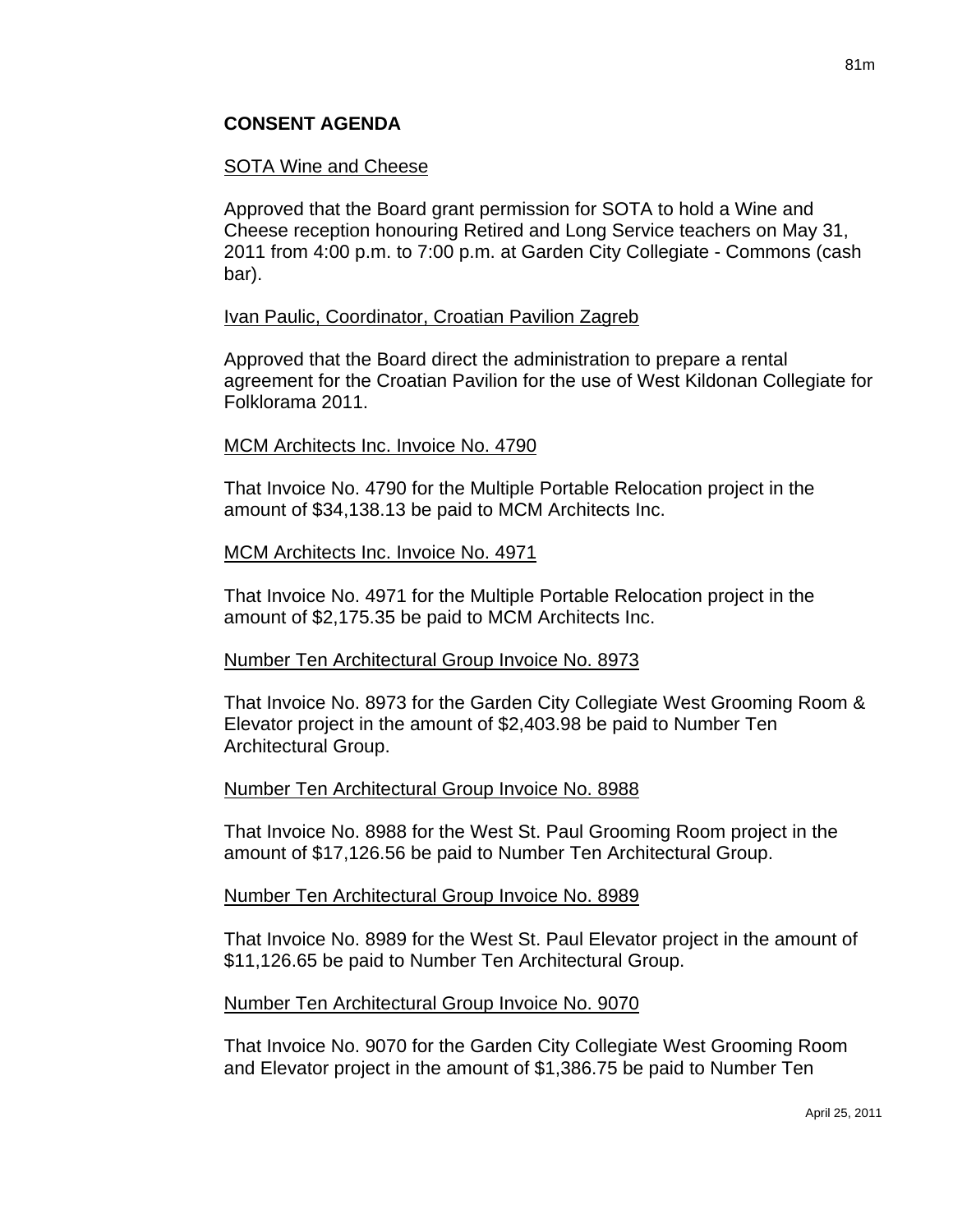## **CONSENT AGENDA**

Architectural Group.

### Number Ten Architectural Group Invoice No. 9072

That Invoice No. 9072 for the West St. Paul Grooming Room project in the amount of \$1,479.60 be paid to Number Ten Architectural Group.

#### Number Ten Architectural Group Invoice No. 9078

That Invoice No. 9078 for the West St. Paul Elevator project in the amount of \$6,817.50 be paid to Number Ten Architectural Group.

#### Number Ten Architectural Group Invoice No. 9210

That Invoice No. 9210 for the West St. Paul Elevator project in the amount of \$25,853.47 be paid to Number Ten Architectural Group.

## **CONFERENCE REPORTS**

Rhonda Youell, Vice-Principal, West Kildonan Collegiate: AERA - "Inciting the Social Imagination: Education Research for the Public Good", April 8 to 12, 2011 - New Orleans, Louisiana.

Warren Persowich, Psychologist, ECSS: National Association of School Psychologists Convention, February 22 to 25, 2011 - San Francisco, California.

Cindy Burkett, Principal, A.E. Wright Community School: AERA - "Inciting the Social Imagination: Education Research for the Public Good", April 8 to 12, 2011 - New Orleans, Louisiana.

Ricki Valcourt, Vice-Principal, Victory School: AERA - "Inciting the Social Imagination: Education Research for the Public Good", April 8 to 12, 2011 - New Orleans, Louisiana.

### **OTHER REPORTS**

Trustee Juan commented on Certification for Immigrant teachers and the Anti-Homophobia Workshop at A.E. Wright School.

Trustees Derek Dabee. Cory Juan and Evelyn Myskiw reported on the NSBA Conference, April 7 to 12, 2011 – San Francisco, California.

Trustees Derek Dabee and Evelyn Myskiw commented on the Habitat for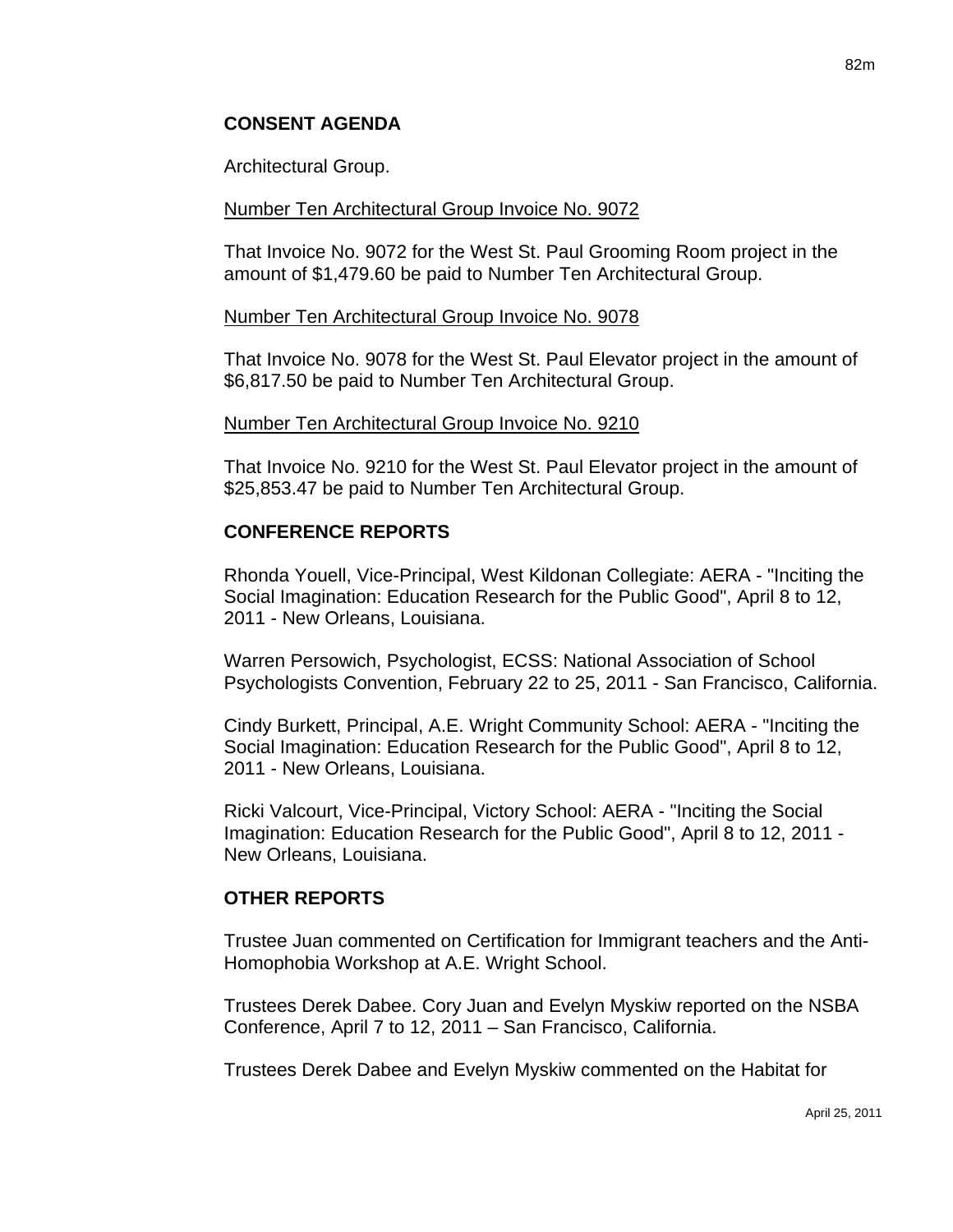Humanity House Dedication – April 27, 2011.

# **CORRESPONDENCE**

- **MSBA e-bulletins: April 6 & 20, 2011.**
- Dr. Catherine Cook, WRHA: 2011 WRHA, Population and Public Health Sexually Transmitted Infection (STI) Prevention Campaign.
- MB News Release April 20, 2011: Province Announces Sixteen Schools to Benefit from Education for Sustainable Development Grants.
- **MB News Release April 20, 2011: Funding for 25 New Child-Care Centres** Raises Family Choices Commitment to 54 New Centres Over Five Years.
- Darryl Gervais, Director, MB Ed Instruction, Curriculum and Assessment Branch: Grade 8 Mathematics: Support Document for Teachers.
- Darryl Gervais, Director, MB Ed Instruction, Curriculum and Assessment Branch. Kindergarten to Grade 3 Ukrainian Language Arts: A Foundation for Implementation and Grades 4 to 6 Ukrainian Language Arts: A Foundation for Implementation.
- Shaun Thorson, Executive Director, Skills Compétences Canada: Recognize and acknowledge the work and contribution of Lawrence Danylchuk who is serving as a National Technical Committee Member.
- MSBA Record of Proceedings: 47th Annual Convention. The Boardroom and Beyond: Governing and Engaging for All Students.
- Fred Urso, President, Seven Oaks Optimist Club: Donation to Seven Oaks schools for their breakfast programs.
- CSBA Congress: Conference: Day by Day, July 7-10, 2011, Ottawa.
- Carolyn Duhamel, Executive Director, MSBA: Congratulating Gerald Farthing, Deputy Minister of Education, on his appointment of Chair of the United Nations Economic Commission for Europe (UNECE) Steering Committee on Education for Sustainable Development.
- Nancy Allan, Minister of Education: Second instalment of grant for French Second Language Revitalization Program, 2010-2011.
- Cliff Meder, Director of Operations, Seven Oaks School Division: Funding support from Public Schools Finance Branch to supply and install an elevator at Edmund Partridge School.
- Jane Kansiime, Headmistress, KCC Primary School, Kamwokya: Thank you for the donation to the PCC Primary, Kamwokya School through Mondetta Charity Foundation.
- Kaley Maksymyk, Healthy Schools Consultant: Twelve Seven Oaks Schools participating in the Healthy Schools Spring 2011 Safety and Injury Prevention Campaign.
- **Figure 2** Free Press Article: Pupils thrilled by day in court: Grade 6 students from R.F. Morrison School mock trial at Law Courts to celebrate Law Day.
- Cliff Meder, Director of Operations, SOSD: Stantec Change Order No.19